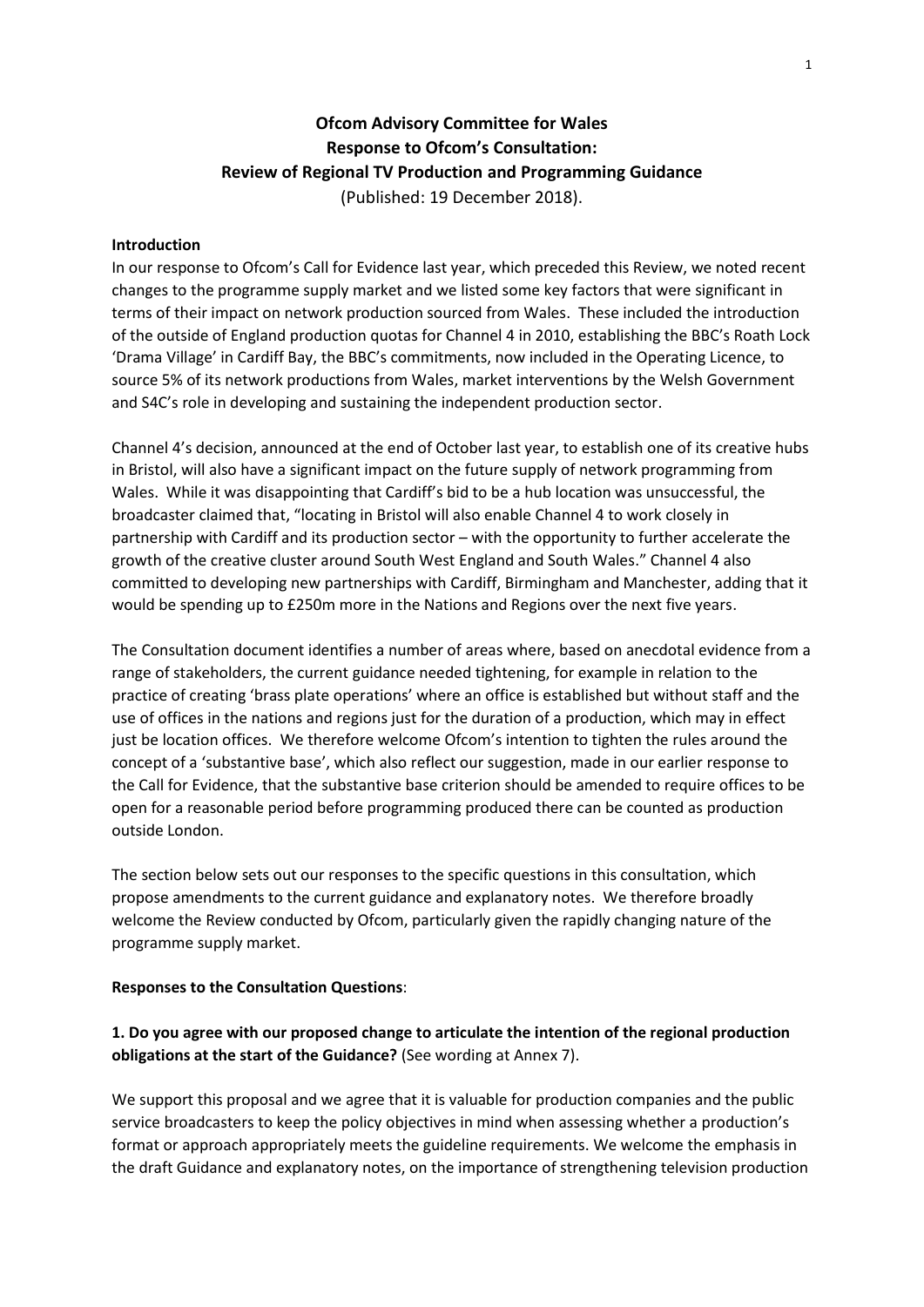in the nations and regions and in addition we support the need as stated in the guidance to ensure that audiences have access to programmes which are relevant to them and their local communities.

### **2. Do you agree with our proposed changes to the substantive base criterion** (see wording at Annex 7)? If not, please explain why, providing appropriate supporting evidence where possible.

In our response to the original call for evidence in relation to this Review we stated that, in relation to the substantive base criterion, "we believe that the criterion would be strengthened if it required producers to demonstrate that a substantive base had existed 18 months prior to commissioning." We were very pleased to see that Ofcom has adopted our attempt to make the actual criteria more substantial by including a proposed strengthening of the criteria in this area. We therefore welcome the new proposed wording in the guidance, "the production in question must be made from that substantive base. The base should already be operational prior to the point of commission…" although we still believe that a minimum 'operational period' should be specifically stated and we adhere to our original proposed period of 18 months, which we believe would be reasonable. In particular securing an operational base significantly ahead of the production period should support the objective, stated in the guidance notes, of the need to ensure that, "the company making the title will have an authentic presence in the nation or macro-region in which it has its office and will be contributing to that local area's creative economy on an ongoing basis."

## **3. Do you agree with the suggested explanatory notes for the substantive base criterion** (see wording at Annex 7)? **If not, please explain why, providing appropriate supporting evidence where possible.**

We accept that the guidance and explanatory notes should be suitably flexible and that it would not be appropriate at this stage to specify minimum staffing levels or mandate the use of specific job titles such as executives or senior personnel. The true test should be whether key individuals working at the base have the responsibility for making executive decisions or a significant leadership role. We believe that the explanatory notes regarding the need for a substantive base to be 'operational prior to the point of commission' are helpful in strengthening this requirement. While we would prefer that a minimum period was specified, we support the requirement that, in the case where the establishment period is short, the production company and broadcaster would have to demonstrate how the base is meeting all aspects of the criterion.

**4. Do you agree with our proposed changes to the production budget criterion** (see wording at Annex 7)? **If not, please explain why, providing appropriate supporting evidence where possible.** We agree with Ofcom's analysis which acknowledges that sources of production funding have changed significantly in recent years with a greater role played by third party investors, for example in Wales, in the case of high-end drama series. The revised guidance properly acknowledges this, which allows funding from third parties to be included as part of the production budget.

**5. Do you agree with the suggested explanatory notes for the production budget criterion** (see wording at Annex 7)? **If not, please explain why, providing appropriate supporting evidence where possible.** We believe these notes are helpful in bringing additional clarification to the treatment of specific costs such as travel, overheads and spend abroad.